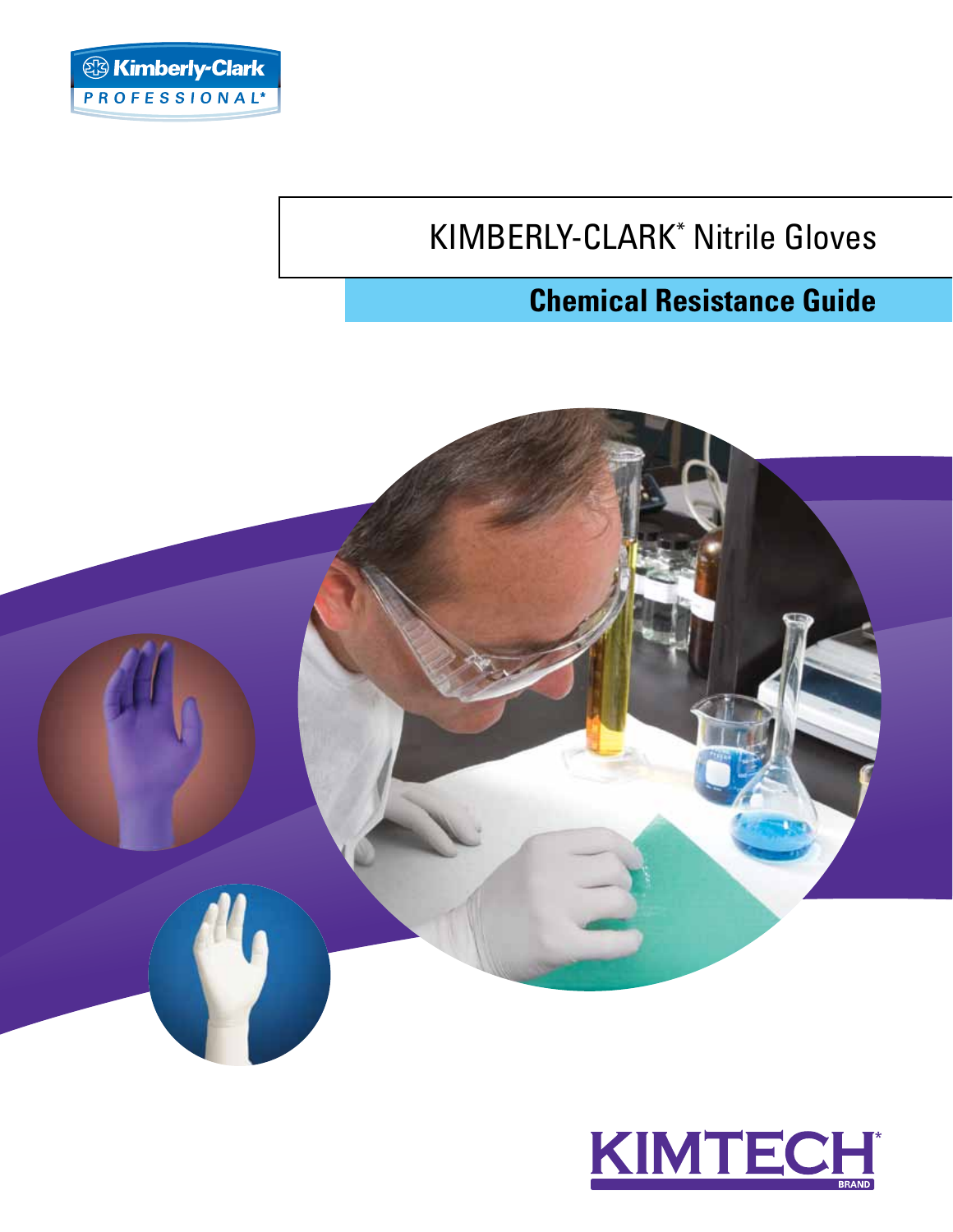### **Chemical Resistance Guide**

#### **Incidental Exposure Only**

KIMBERLY-CLARK\* Nitrile gloves are thin gauge disposable gloves designed to provide barrier protection and tactile sensitivity to the wearer. Our thin mil gloves are not designed for applications involving prolonged, direct exposure to chemicals. Our intent in providing this chemical compatibility information is to provide a guideline for use of our thin mil gloves in applications where incidental splash exposure to various chemicals may occur. Gloves should be removed and replaced immediately if incidental splash exposure occurs.

#### **How to Use this Guide**

to determine a color code for each chemical:

- **1.** Permeation Breakthrough Time
- **2.** Chemical Boiling Point

#### **Criteria for Chemical Resistance Rating**

#### **Permeation Breakthrough Time (PB)** Two categories of data are used **Permeation Breakthrough Time (PB)** Boiling Point

| <b>Rating</b>               | <b>Minutes</b> |
|-----------------------------|----------------|
| <b>Excellent (E)</b>        | 60-480         |
| Good (G)                    | 10-59          |
| Poor (P)                    | $1-9$          |
| <b>Not Recommended (NR)</b> | ا >            |

| <b>Volatility</b>      | Temp.           |
|------------------------|-----------------|
| <b>High Volatility</b> | <24° C          |
| <b>Low Volatility</b>  | $>24^{\circ}$ C |

Precaution: This data was generated from the KIMBERLY-CLARK<sup>\*</sup> STERLING<sup>\*</sup> Nitrile Exam Gloves. This data does not represent gloves thinner than the STERLING\* Nitrile glove, such as the KLEEN-GUARD\* G10 Arctic Blue Nitrile Gloves.

#### **Color Code Rating System**

#### **A glove/chemical combination receives a GREEN rating if:**

- The permeation breakthrough time is excellent or good and the chemical has high volatility. **OR**
- The permeation breakthrough time is excellent and the chemical has low volatility.

#### **Interpreting Chemical Resistance Ratings**

#### **GREEN**

The results for this specific chemical suggest that the glove would provide an adequate barrier for use in most applications.

### **A glove/chemical combination receives a YELLOW rating if:**

• Any glove/chemical combination does not meet either set of conditions required for a **GREEN** or **RED** rating.

#### **A glove/chemical combination receives a RED rating if:**

• The permeation breakthrough time is poor and the chemical has low volatility.

#### **OR**

• The permeation breakthrough time is not recommended and the chemical has either high or low volatility.

#### **YELLOW RED**

The results require additional Not recommended for use. consideration to determine suitability for use.

For additional information on choosing the right chemical glove for your application, please visit our Chemical Resistance Database at: **http://www.kcprofessional.com/us/mkt/ChemicalSelectorGuide/**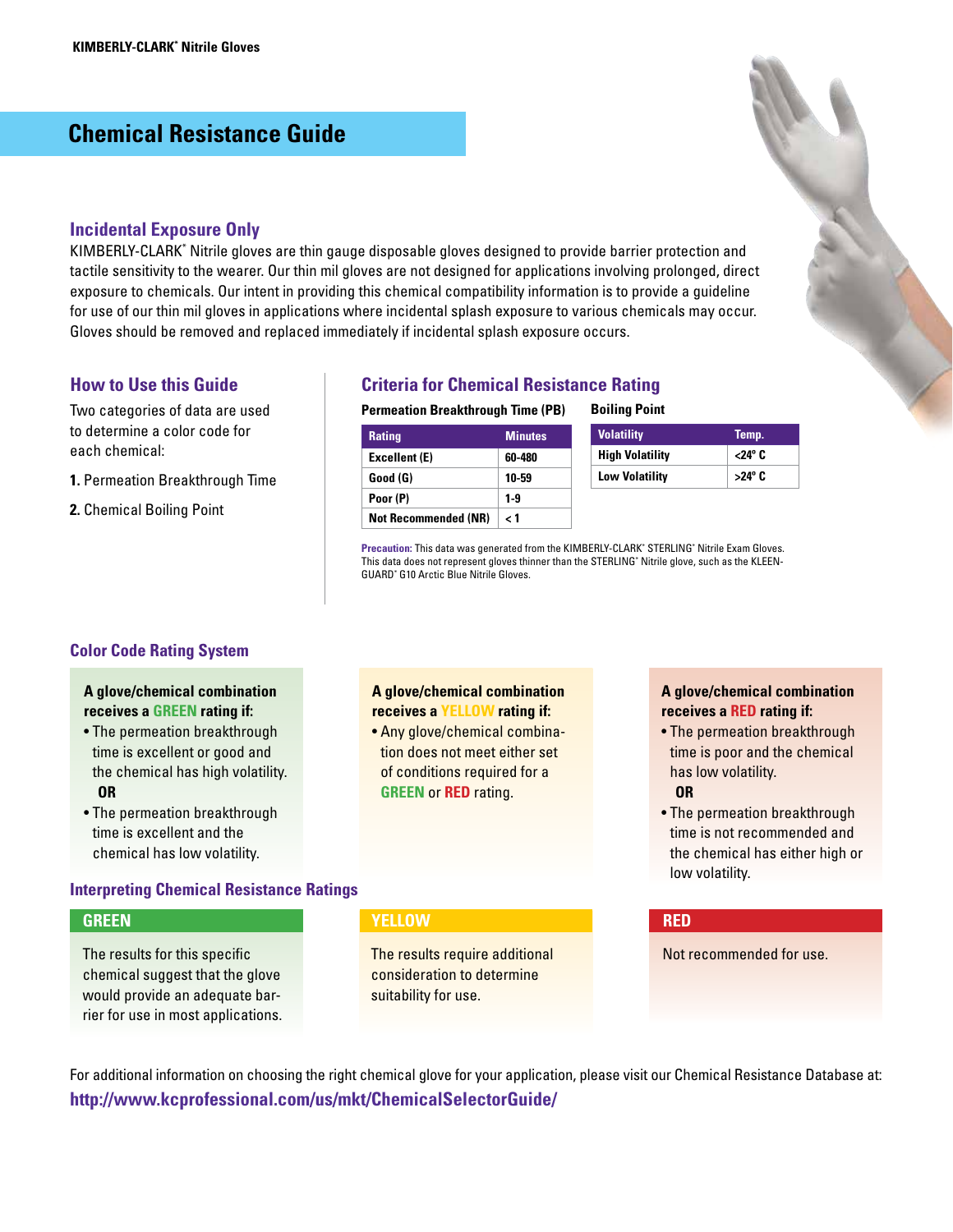| <b>Chemical Name</b>        | <b>Permeation Time</b><br>(minutes)<br><b>ASTM F739</b> | <b>Permeation Rate</b><br>(pg/cm <sup>2</sup> /min)<br><b>ASTM F739</b> | <b>Concentration</b> | <b>Color Code Rating</b> |
|-----------------------------|---------------------------------------------------------|-------------------------------------------------------------------------|----------------------|--------------------------|
| Acetaldehyde                | $\leq$ 1                                                | 353                                                                     | 99.5%                |                          |
| <b>Acetic Acid</b>          | 5                                                       | 482                                                                     | 99.7%                |                          |
| Acetone                     | 1                                                       | 466                                                                     | 99.5%                |                          |
| Acetonitrile                | $\mathbf{1}$                                            | 329                                                                     | 99%                  |                          |
| Acrylic Acid                | 1                                                       | 57.8                                                                    | 99%                  |                          |
| Ammonium Hydroxide          | $\overline{1}$                                          | 395                                                                     | 30%                  |                          |
| Amyl Acetate                | 4                                                       | 261                                                                     | 99%                  |                          |
| Analine                     | $\overline{1}$                                          | 74.7                                                                    | 99.5%                |                          |
| Benzaldehyde                | 78                                                      | 0.57                                                                    | 99.5%                |                          |
| <b>Benzene</b>              | $\leq$ 1                                                | 627                                                                     | 99.8%                |                          |
| <b>Benzyl Alcohol</b>       | 5                                                       | 86.8                                                                    | 99%                  |                          |
| n-Butanol                   | 10                                                      | 5.99                                                                    | 99.8%                |                          |
| <b>Butyl Acetate</b>        | 3                                                       | 233                                                                     | 99%                  |                          |
| <b>Carbon Disulfide</b>     | $\overline{2}$                                          | 3.81                                                                    | 99%                  |                          |
| <b>Carbon Tetrachloride</b> | 5                                                       | 48.9                                                                    | 99.5%                |                          |
| Chloroform                  | 1                                                       | 958                                                                     | 99%                  |                          |
| Citric Acid                 | >480                                                    | Not Detected                                                            | 50%                  |                          |
| Cyclohexane                 | >480                                                    | <b>Not Detected</b>                                                     | 99.7%                |                          |
| Cyclohexanol                | 112                                                     | 1.18                                                                    | 99%                  |                          |
| Cyclohexanone               | $\mathbf{1}$                                            | 787                                                                     | 99.8%                |                          |
| d-Limonene                  | 107                                                     | 0.157                                                                   | 97%                  |                          |
| n-Dibutyl Phthalate         | >480                                                    | <b>Not Detected</b>                                                     | 99%                  |                          |
| 1,2-Dichlorobenzene         | $\leq$ 1                                                | 1179                                                                    | 99%                  |                          |
| Dichloromethane             | 1                                                       | 2006                                                                    | 99.9%                |                          |
| Diesel Fuel, mixture        | 160                                                     | 0.63                                                                    | Mixture              |                          |
| Diethyl Ether               | 1                                                       | 595                                                                     | 99.9%                |                          |
| Diethylamine                | $\leq$ 1                                                | 587                                                                     | 99.5%                |                          |
| Di-isobutyl Ketone          | 10                                                      | 1141                                                                    | 80%                  |                          |
| Dimethyl Sulfoxide          | 8                                                       | 501                                                                     | 99.90%               |                          |
| <b>Dibutyl Phthalate</b>    | >480                                                    | Not Detected                                                            | 99%                  |                          |
| 1,4-Dioxane                 | $<$ 1                                                   | 707                                                                     | 99.4%                |                          |
| Ethanol                     | $\overline{7}$                                          | 296                                                                     | $99.5 + \%$          |                          |
| Ethanolamine                | >480                                                    | Not Detected                                                            | 99%                  |                          |
| Ethidium Bromide            | 90                                                      | 0.68                                                                    |                      |                          |
| Ethylene Glycol             | >480                                                    | Not Detected                                                            | 99.8%                |                          |
| Formaldehyde                | 110                                                     | 0.172                                                                   | 37%                  |                          |
| <b>Formic Acid</b>          | 6                                                       | 0.554                                                                   | 88%                  |                          |
| 2-Furaldehyde               | $\leq$ 1                                                | 385                                                                     | 99%                  |                          |
| Glutaraldehyde              | >480                                                    | Not Detected                                                            | 50%                  |                          |
| n-Hexane                    | 16                                                      | 55.3                                                                    | $99 + \%$            |                          |
| Hydrazine                   | 31                                                      | 40.2                                                                    | 98%                  |                          |
| Hydrochloric Acid           | 16                                                      | 29.2                                                                    | 37%                  |                          |
| Hydrochloric Acid           | >480                                                    | Not Detected                                                            | 10%                  |                          |